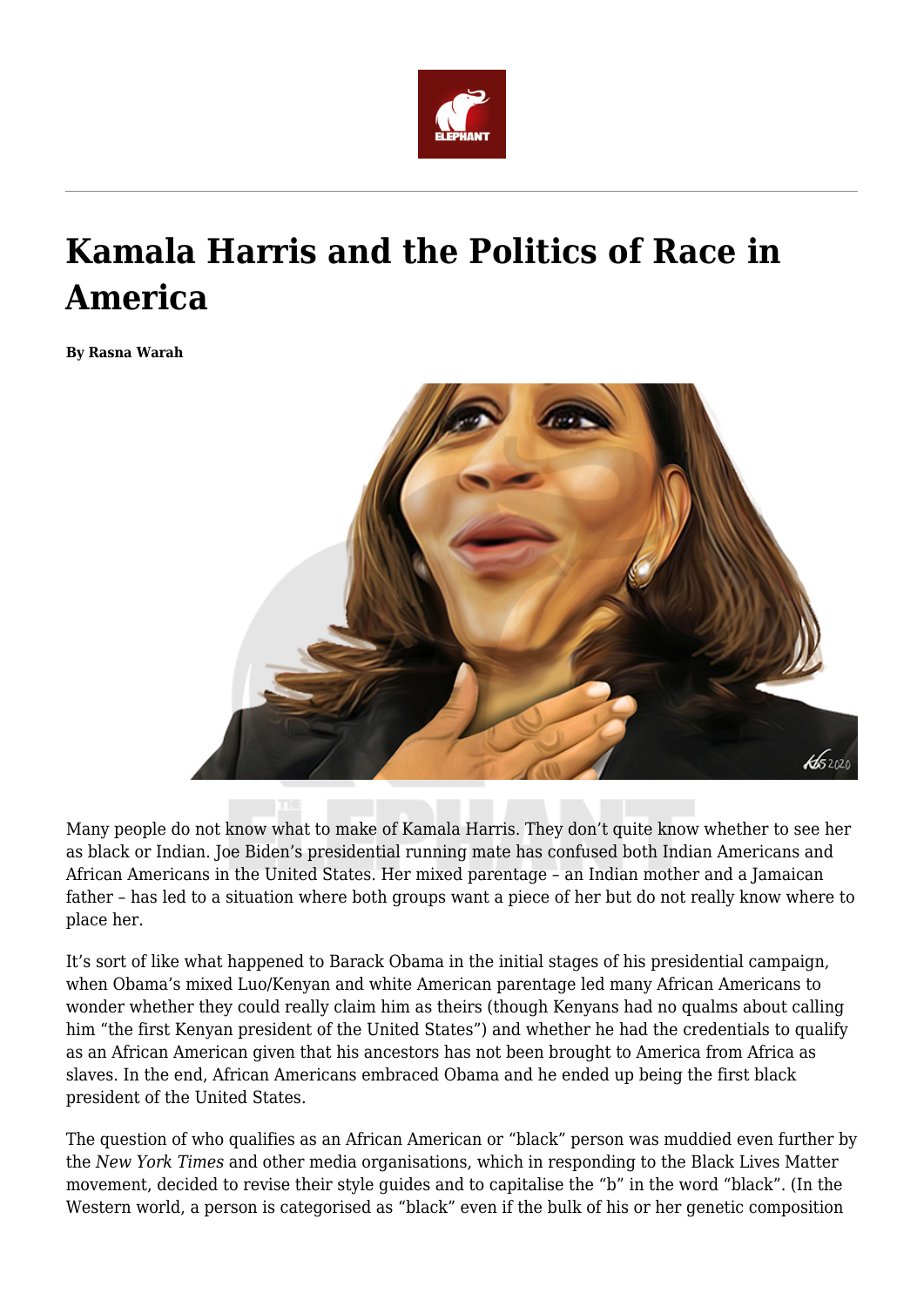is made up of white genes; just one black gene in his or her ancestry is enough to qualify him or her as black.) The *New York Times* stated that this decision was made because the newspaper believes that an upper case "B" "best conveys elements of shared history and identity, and reflect our goal to be respectful of all the people and communities we cover".

So all people who have links to Africa (as does Kamala's Jamaican father) are Black. Black people in Africa are also Black. "People of colour" (Asians, Latinos and all those who are not white) can also claim Blackness when it is used in opposition to whiteness in the context of racialised America. Being Black is not just a recognition of shared heritage, but also of shared oppression.

But if the word "Black" is being capitalised, shouldn't the word "White" be capitalised too? And does capitalisation denote some kind of recognition? In fact, why should racial categories matter at all? Aren't they reactionary, "one of the most banal and vulgar ways to think of humanity", as Ralph Leonard, a British-Nigerian writer, posed in [an essay](https://unherd.com/2020/08/why-racial-categories-are-reactionary/) published in *UnHerd?*

Leonard says that capitalisation is merely a cosmetic change that does little to topple racism in America:

The real problem with uppercasing racial categories is that – like many of the symbolic actions that have followed this "racial awakening", from toppling statues to woke rebranding by corporations [in the wake of the Black Lives Matter protests following George Floyd's death at the hands of a white police officer] – it creates the illusion that wide-ranging change is "finally" happening. But real progress will only occur when the material conditions of black Americans has improved, and when laws and institutional practices that empower police to brutalize citizens have been overturned. In other words, the prize is not symbolic concession, but radical social transformation. The former is easy and superficial; the latter is hard and substantive.

## **How Indian is Kamala?**

But I digress. Now back to Kamala Harris. Is she black or brown? And does it matter?

Her biographical data states that Kamala Devi Harris was born in Oakland, California, on 20 October 1964, which means she is 56 years old. Her mother, Shyamala Gopalan, was a cancer researcher from India, and her father, Donald Harris, was an economist from Jamaica. Her parents met at the University of California at Berkeley when they were pursuing their graduate degrees. They both shared a passion for the civil rights movements. They married but then got divorced when Kamala was just seven, and so Kamala and her younger sister were raised by their mother.

Kamala ate South Indian food, such as *idli* and *sambar*, at home. Her mother wanted her daughters to be independent, and often encouraged them to be strong-willed. She also made sure they had links with India. Kamala visited India often as a child and was heavily influenced by her maternal grandfather, a high-ranking government official, and her maternal grandmother, an activist who taught poor Indian women about birth control.

After high school, Kamala attended Howard University, the prestigious black university in Washington DC, where she studied political science and economics. She then joined law school in San Francisco. She rose high in the legal profession, first becoming District Attorney of San Francisco and then Attorney General of California. In 2014, she married Douglas Emhoff, a lawyer who also happens to be Jewish.

If Joe Biden wins the US presidential race this year, Kamala will become the first woman, the first African American and the first Asian American to be the vice president of the United States.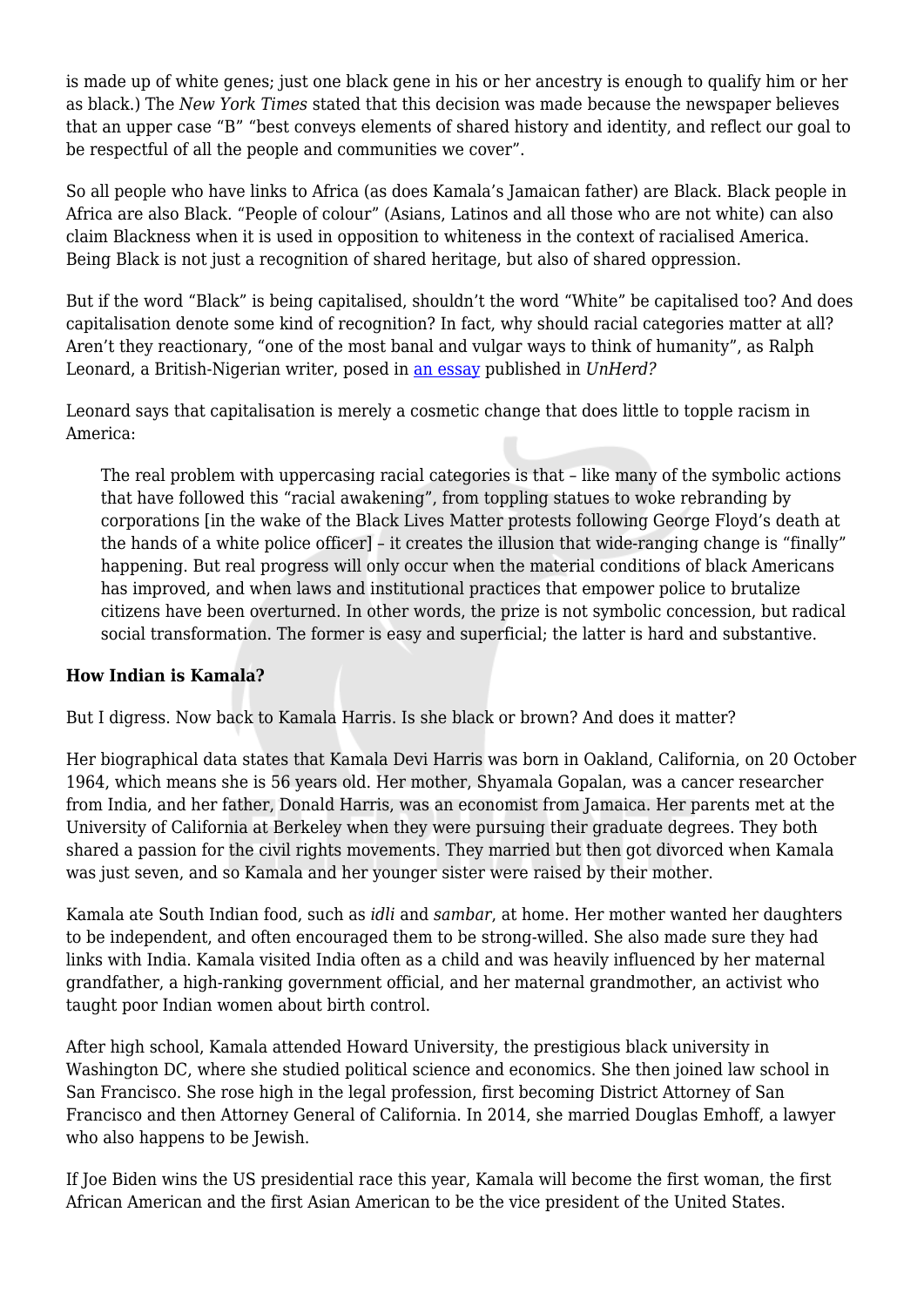African Americans have embraced the black side of Kamala, much like they did with Barack Obama. But it is the Indian in her that has got a lot of people, especially Indians, rattled.

Normally, Indians are quick to adopt people of Indian origin or ancestry who do well abroad or in their adopted countries. For instance, they tend to see Sanjay Gupta, CNN's handsome medical correspondent, as Indian, not American. Though reluctant to accept that he was gay, they proudly embrace the late Zanzibar-born British singer Freddie Mercury (previously known as Farrokh Bulsara), whose parents were Indian Parsis. They rejoice in the fact that Boris Johnson appointed Priti Patel, a woman of Indian origin whose family moved to the United Kingdom from Uganda in the 1960s, as Home Secretary (even though her regressive immigration policies might actually make it harder for people like her parents to emigrate or get visas to the UK). But when it comes to Kamala Harris, Indians don't quite know how to claim her.

The Indian media is awash with articles with headlines such as "How Indian is Kamala?" An article published in *India Today* noted that Kamala's mother had a strong South Indian accent, which cost her many promotions. It also said that Kamala's walks on Chennai's beaches with her maternal grandfather and India's democratic culture had a profound impact on her thinking.

But questions are being raised about whether Biden's running mate is Hindu enough. (As a child, Kamala went to both a Black Baptist church and a Hindu temple.) In Narendra Modi's India, this question was bound to come up. (Incidentally, Kamala, also spelled Kamla, is the Hindi and Sanskrit word for "lotus", which also happens to be the symbol of Modi's Hindu nationalist Bharatiya Janata Party, or BIP.)

Some Indian commentators have asked why Kamala is so reticent to claim her Indian (read Hindu) identity while being so vocal about being Black. Is it because this way she can garner more votes? (African Americans outnumber Indian Americans in the United States by a huge margin.) After all, Kamala was closer to her Indian family than to her Jamaican one. If she identified as Indian, they argue, she would have a better chance of strengthening diplomatic ties between India and the United States.

## **A question of loyalty**

The question, inevitably, boils down to loyalty. Will Kamala be swayed politically by her Indian roots or will she stay true to American interests? It is a question I have also been confronted with, and which I find quite disturbing in a multiracial and multiethnic society like Kenya. I remember a senior adviser in the Mwai Kibaki administration telling me that I could never be appointed in the Kenyan government because it would be assumed that my loyalty is to India, not to Kenya, even though I am a Kenyan citizen. (In Kenya, it seems, small ethnic minorities are presumed to be non-Kenyan until they can prove otherwise.)

Incidentally, this same Kenyan adviser later emigrated to the United States. I have often wondered if his loyalty is being questioned there. Of course, I found his reasoning to be absurd. I was born in Kenya. My great grandfather came to Kenya in 1897 and never went back to Lahore (which was then in British India but which became part of Pakistan in 1947, which means I have no ancestral home left in India). My father was born in Nairobi (River Road, to be precise). I have held only one citizenship – Kenya's (though to be honest, I have often wondered whether my life would have been different if I lived in India, where I would not be a minority, and where I would never have to explain myself.) I speak three Indian languages, love Indian food and enjoy Indian movies. Does that make me less Kenyan? My husband's father was Malawian and his mother was Kenyan. He was born in Kenya and has never visited Malawi. Does that still make him Malawian?